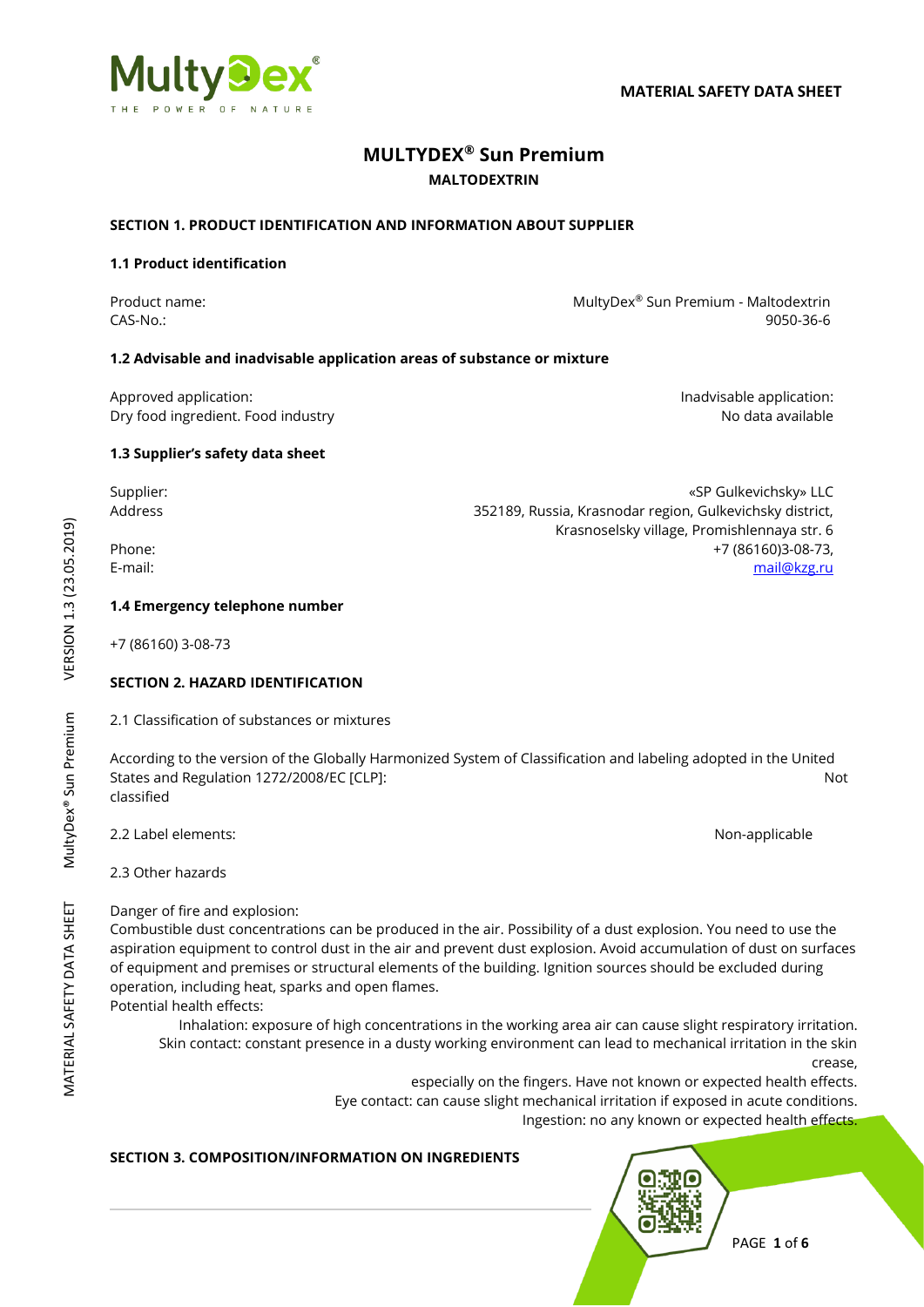

Chemical name Maltodextrin and the matrix of the matrix of the Maltodextrin and Maltodextrin EINECS-number 232-940-4 CAS-number 9050-36-6

## **SECTION 4. FIRST AID MEASURES**

| 4.1 Description of first aid measures: |                                                      |  |
|----------------------------------------|------------------------------------------------------|--|
| Inhalation:                            | Move people from the exposure to fresh air.          |  |
| Skin contact:                          | Wash with soap and water.                            |  |
| Eye contact:                           | Rinse thoroughly with water for at least 15 minutes. |  |
|                                        | Get medical assistance.                              |  |
| Ingestion:                             | Product not hazardous when ingested.                 |  |

4.2 The most important symptoms and effects, both acute and delayed. None Anticipated

4.3 Indication of any immediate medical attention and special treatment needed. None Anticipated

## **SECTION 5. FIRE AND EXPLOSION PRECAUTION MEASURES**

| 5.1 Firefighting media              |                                                          |
|-------------------------------------|----------------------------------------------------------|
| Recommended firefighting media:     | water sprayer, air-mechanical and chemical foam,         |
| carbon dioxide.                     |                                                          |
| Not recommended firefighting media: | compact water jet. Use of a water jet can produce        |
| explosive dust.                     |                                                          |
| Prohibited firefighting media:      | no restrictions on firefighting agents for this product. |
|                                     |                                                          |

5.2 Special hazards arising from the substance or mixture:

| Danger of fire and explosion: | possibility of dust explosion. You need to use the aspiration                                                                                                                                                |
|-------------------------------|--------------------------------------------------------------------------------------------------------------------------------------------------------------------------------------------------------------|
|                               | equipment<br>to control dust in the air and prevent the conditions for a dust<br>explosion. It is necessary to avoid accumulation of dust on<br>surfaces of equipment and premises or structural elements of |
|                               | the building. Using of a water jet can produce explosive dust.                                                                                                                                               |
| 5.3 Advice for firefighters   |                                                                                                                                                                                                              |

Special firefighting procedures: Prevent dust cloud. Special protective equipment for firefighters: Firefighters must use standard protective equipment including

flame retardant coat, helmet with face shield, gloves, rubber boots, and in enclosed spaces, SCBA.

Additional information Hazardous combustion products: Carbon dioxide and carbon monoxide

### **SECTION 6. ACCIDENTAL RELEASE MEASURES**

6.1 Staff safety precautions, protective equipment and emergency measures Not applicable under normal conditions. Avoid dust breathing.

6.2 Environmental precautions

Not regarded as dangerous for the environment.

## 6.3 Methods and materials for localization and purification

Collect dry substances or eliminate the spill. Minimize dust generation. If it is necessary to wash the contaminated area, use plenty of water and control the drain, then dispose.

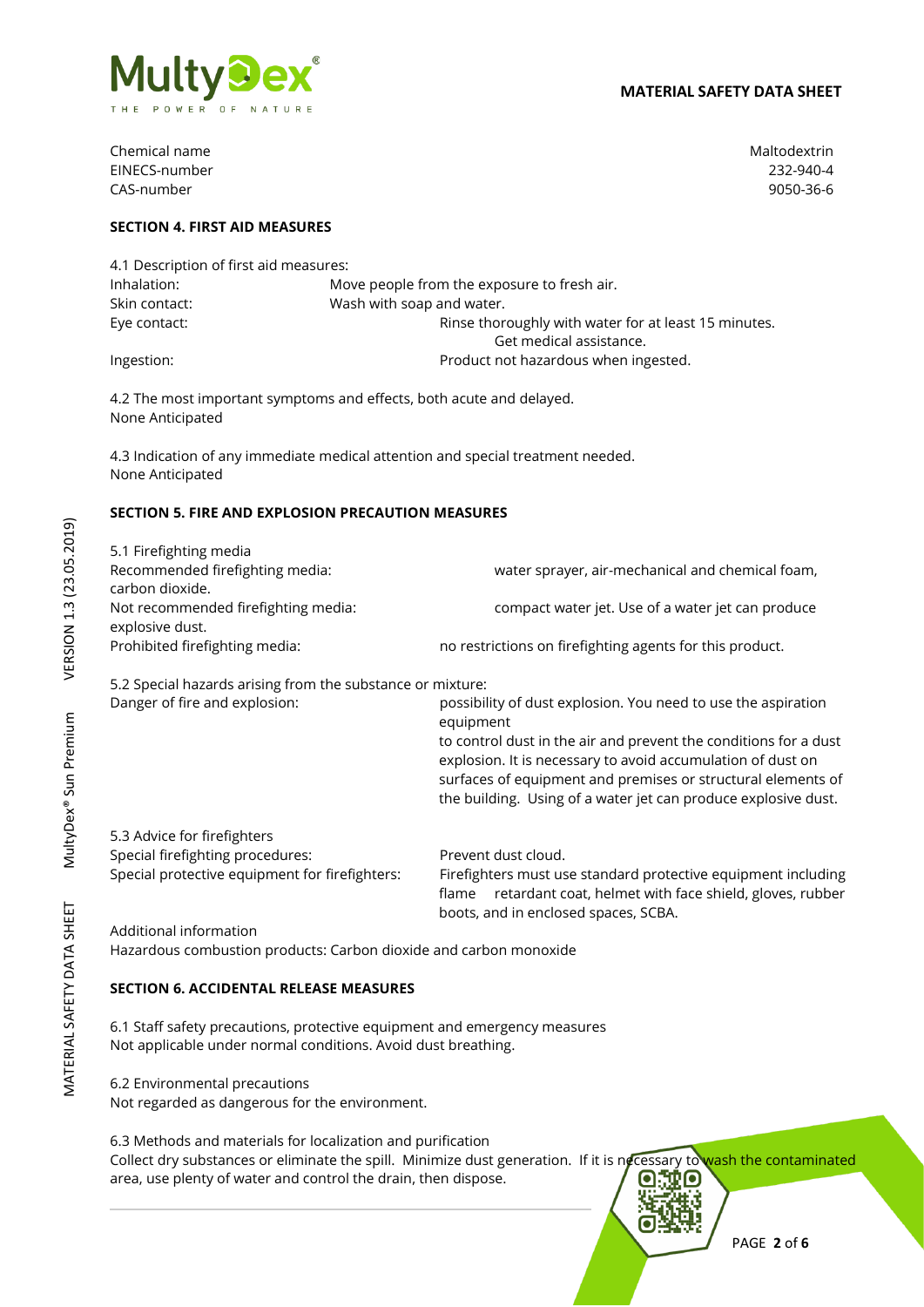

6.4 Reference to other sections See. Section 7 for information about safe handling See. Section 8 for information about personal protective equipment See. Section 13 for disposal information

## **SECTION 7. HANDLING AND STORAGE**

7.1 Precautions for safe handling

Observe the precautions specified in section 5.2.

Provide appropriate exhaust ventilation at places where dust is formed. Normal measures for preventive fire protection.

7.2 Conditions for safe storage, including any incompatibilities Storage conditions: store in dry, well-ventilated areas, odorless, with a relative

humidity not more than 70 %. Keep container tightly closed. Packaging materials must be approved for use in the food industry.

7.3 Specific scopes of applications Non-applicable **SECTION 8. EXPOSURE CONTROLS/PERSONAL PROTECTION** 

8.1 Control parameters Form of exposure:  $\blacksquare$ 

Maximum allowable concentration of the substances in the working area air :

- 15 mg /m<sup>3</sup> total dust;

- 5 mg/m<sup>3</sup> respirable dust.

8.2 Appropriate engineering controls

Technical means: ensure that you have good ventilation or local exhaust at working place. Normal industrial hygiene measures should be enough to protect workers from dust.

It is necessary to give priority to special events and relevant working processes compared to the use of personal protective equipment.

Suitable personal protective equipment:

Eye protection: goggles are recommended. If dust gets into eyes, rinse it with warm water.

Respiratory protective equipment: if ventilation is insufficient, use respiratory protective equipment (e.g. NIOSH approved respirator N-95). The manufacturer shall ensure that maintenance, cleaning and inspection of respiratory protection devices are released in accordance with the manufacturer's instructions. These activities should be properly

documented.

Special protective clothing: use work clothing in accordance with industry regulations.

## **SECTION 9. PHYSICAL AND CHEMICAL PROPERTIES**

9.1 Information on basic physical and chemical properties



MATERIAL SAFETY DATA SHEET MultyDex® Sun Premium VERSION 1.3 (23.05.2019) VERSION 1.3 (23.05.2019) MultyDex® Sun Premium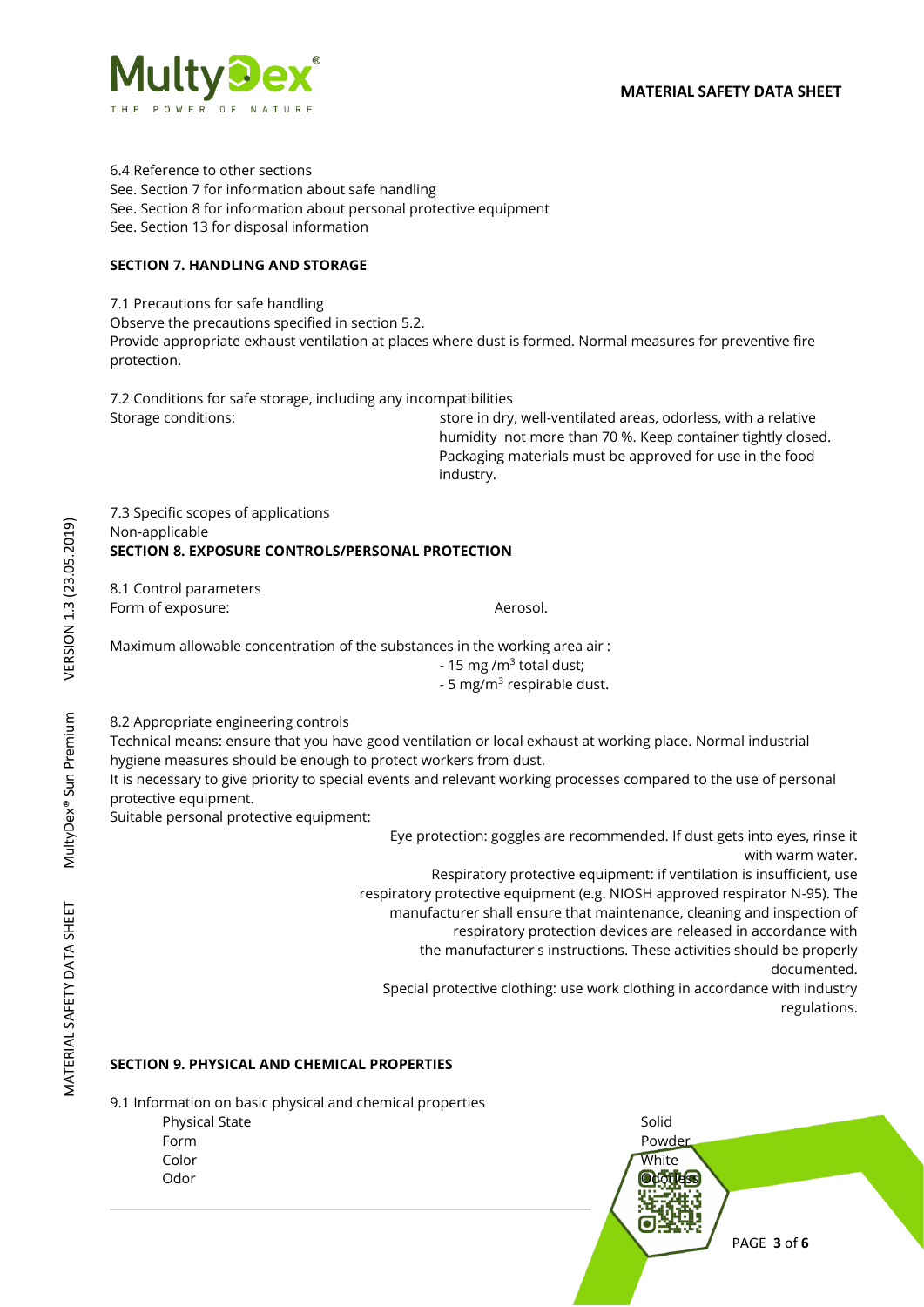

| pH (50% solution)           | $4.5 - 6.5$                         |
|-----------------------------|-------------------------------------|
| <b>Melting Point</b>        | No data available / not<br>relevant |
| <b>Boiling Point</b>        | No data available / not<br>relevant |
| Flash Point                 | No data available / not<br>relevant |
| Melting/freezing point      | No data available / not<br>relevant |
| Decomposition temperature   | No data available                   |
| Auto-ignition temperature   | No data available                   |
| <b>Explosion properties</b> | No data available                   |
| Oxidizing properties        | No data available                   |
| Vapour pressure             | No data available                   |
| Vapour density              | No data available / not<br>relevant |
| Relative density            | No data available                   |
| <b>Bulk density</b>         | 300-550 g/dm <sup>3</sup>           |
| Specific gravity            | No data available                   |
| Viscosity                   | No data available                   |
| Water solubility            | Soluble                             |
| Solubility (non aqueous)    | No data available                   |
| Distribution factor         | No data available                   |
| Dissociation constant       | No data available / not<br>relevant |
| Evaporation rate            | No data available / not<br>relevant |

### **SECTION 10. STABILITY AND REACTIVITY**

10.1 Reactivity Stable

10.2 Chemical stability Stable under standard ambient conditions (room temperature). Not polymerized. 10.3 Possibility of hazardous reactions Non-applicable

10.4 Conditions to avoid Avoid dust formation.

10.5 Incompatible materials Strong oxidizing substances. Strong acids.

10.6 Hazardous decomposition products Carbon Monoxide. Carbon Dioxide

## **SECTION 11. TOXICOLOGICAL INFORMATION**

11.1 Information on toxicological effects

Inhalation Exposure to high airborne concentrations may cause mild respiratory irritation due to drying effects of dust Ingestion **Internal Ingestion** No effects known or anticipated Skin irritation / corrosion **Sustained exposure in a dusty manufacturing environment** may result in mechanical irritation. The creases of the skin,

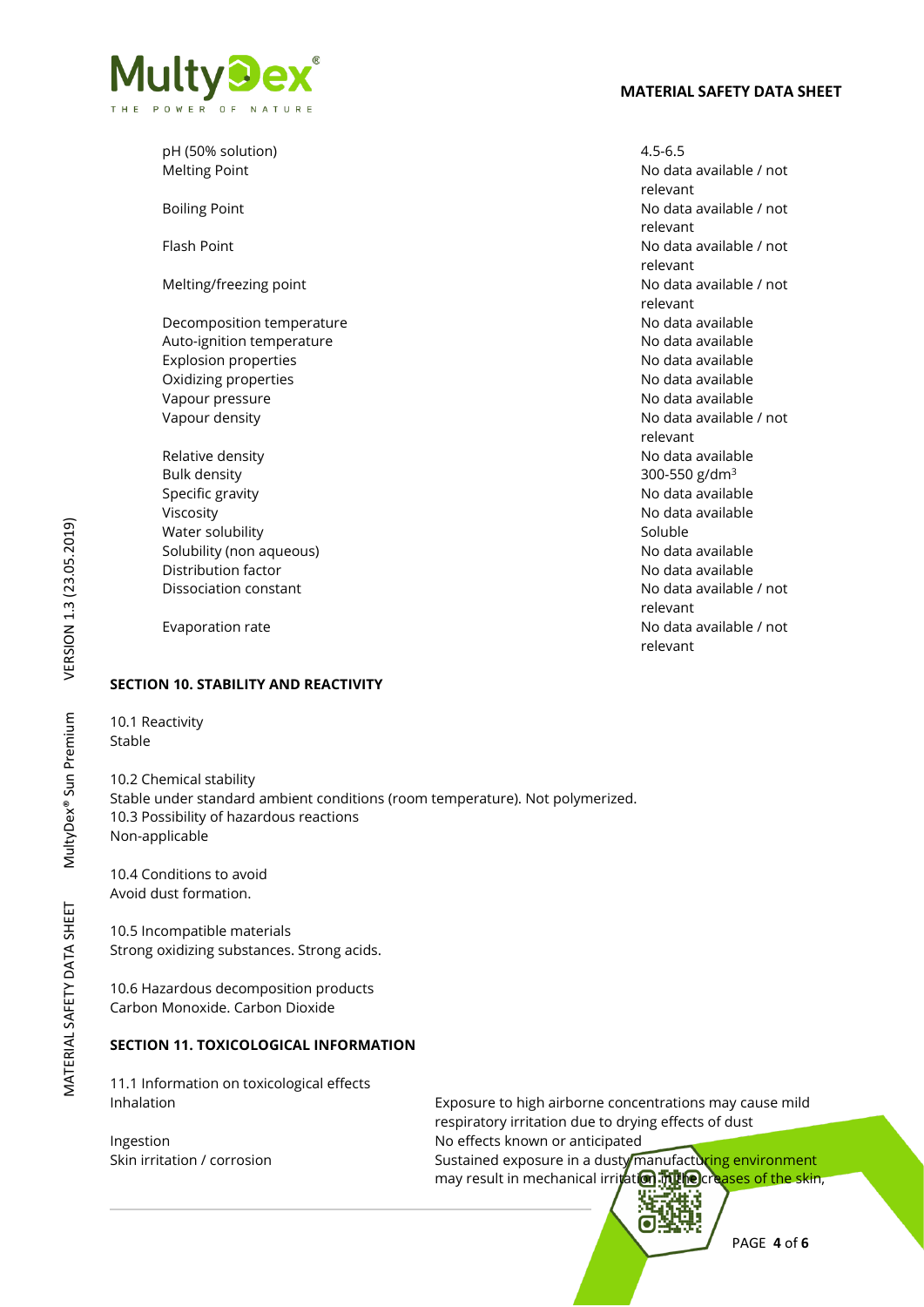

Skin sensitisation Non-sensitizing Chronic toxicity **No official Chronic toxicity** and the North No data available Genetic toxicity **Contract Contract Contract Contract Contract Contract Contract Contract Contract Contract Contract Contract Contract Contract Contract Contract Contract Contract Contract Contract Contract Contract Contra** Reprotoxicity **No data available** Teratogenicity **No data available** No data available Specific effects Non-applicable

particularly at the fingers, or other drying effects. No health effects known or anticipated Eye irritation May cause slight mechanical irritation from acute exposure Carcinogenicity **Not classifiable as carcinogen** 

11.2 Additional information Use in accordance with industrial hygiene and safety regulations.

## **SECTION 12. ENVIROMENTAL INFORMATION**

12.1 Toxicity

Starch and its hydrolysis products are known to be non-toxic to plants and animals.

12.2 Persistence and degradability Biodegradable.

12.3 Bioaccumulative potential Starch and its hydrolysis products are not fat-soluble not accumulated in the tissues of plants or animals.

12.4 Mobility in soil Non-applicable.

12.5 BPT, vPvB BPT/vPvB (resistance, bioaccumulative, toxicity/strong resistance to strong bioaccumulative) has not been assessed because no chemical safety assessment is required.

12.6 Other adverse effects None known.

### **SECTION 13. DISPOSAL CONSIDERATIONS**

13.1 Disposal methods Waste must be disposed in accordance with national and local regulations. Waste materials which are not contaminated with hazardous products are safe.